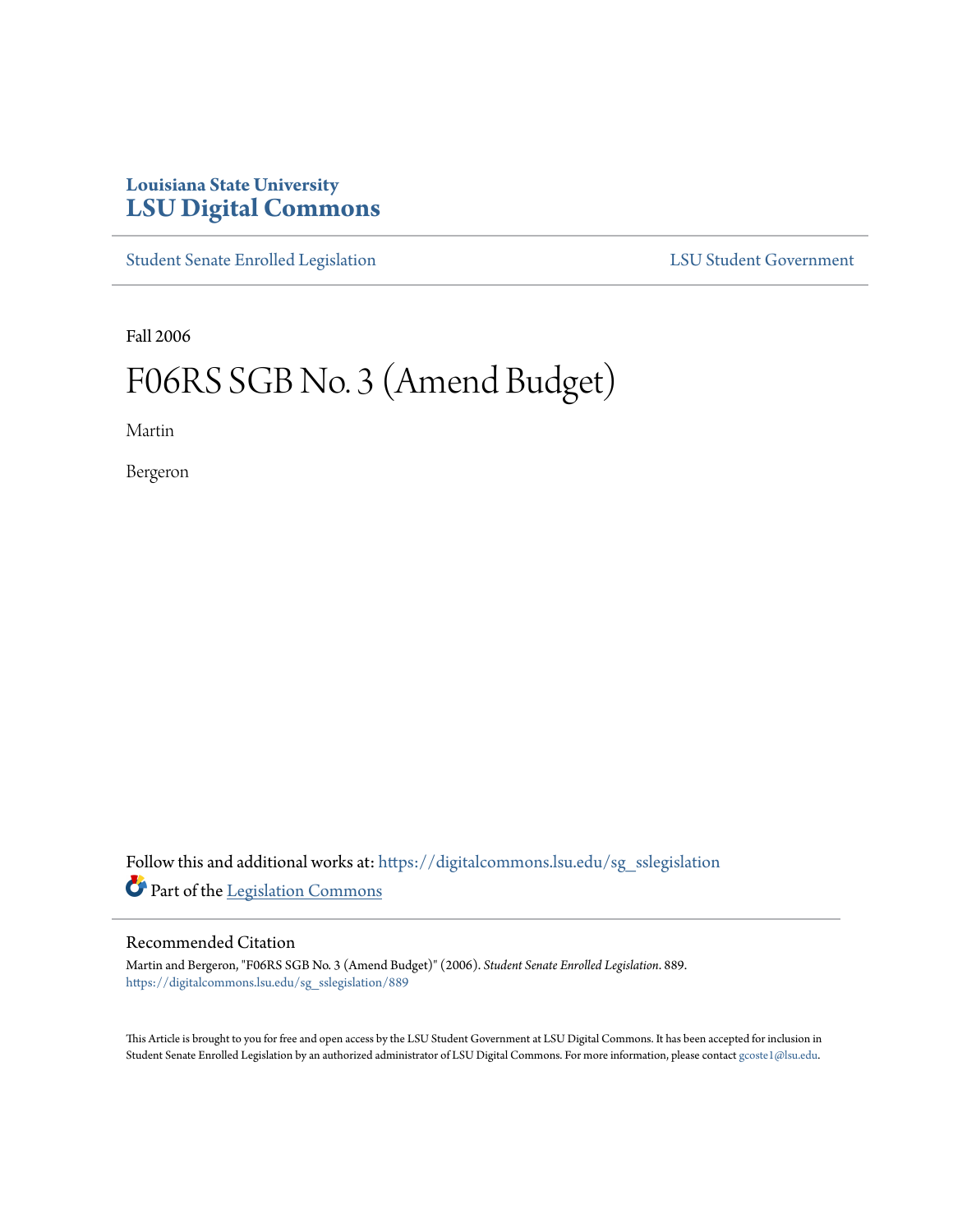| $\frac{1}{2}$  | STUDENT GOVERNMENT                                                                                                                                                                               |                                                                       |                                                     |    | <b>ENROLLED</b> |                                                                                              |  |
|----------------|--------------------------------------------------------------------------------------------------------------------------------------------------------------------------------------------------|-----------------------------------------------------------------------|-----------------------------------------------------|----|-----------------|----------------------------------------------------------------------------------------------|--|
| 3              | [LOUISIANA STATE UNIVERSITY]                                                                                                                                                                     |                                                                       |                                                     |    |                 |                                                                                              |  |
| $\overline{4}$ | <b>STUDENT SENATE</b>                                                                                                                                                                            |                                                                       |                                                     |    |                 |                                                                                              |  |
| 5              | <b>Fo6RS</b>                                                                                                                                                                                     |                                                                       |                                                     |    |                 |                                                                                              |  |
| 6              | <b>SGB</b> No. 3                                                                                                                                                                                 |                                                                       |                                                     |    |                 |                                                                                              |  |
| 7              | <b>SPEAKER PRO-TEMPORE MARTIN AND SPEAKER BERGERON</b><br>BY:                                                                                                                                    |                                                                       |                                                     |    |                 |                                                                                              |  |
| 8              |                                                                                                                                                                                                  |                                                                       |                                                     |    |                 |                                                                                              |  |
| 9              |                                                                                                                                                                                                  |                                                                       | A BILL                                              |    |                 |                                                                                              |  |
| 10             |                                                                                                                                                                                                  | TO AMEND THE STUDENT GOVERNMENT GENERAL OPERATING BUDGET FOR FY 2006- |                                                     |    |                 |                                                                                              |  |
| 11             | 2007 (ACT NO. 1 OF THE 2006-2007 FIRST EXTRAORDINARY SESSION) TO PROVIDE FOR                                                                                                                     |                                                                       |                                                     |    |                 |                                                                                              |  |
|                |                                                                                                                                                                                                  |                                                                       |                                                     |    |                 |                                                                                              |  |
| 12             |                                                                                                                                                                                                  | LEGISLATIVE SALARIES; TO PROVIDE FOR RELATED MATTERS                  |                                                     |    |                 |                                                                                              |  |
| 13             |                                                                                                                                                                                                  |                                                                       |                                                     |    |                 |                                                                                              |  |
| 14             | BE IT ENACTED BY THE STUDENT GOVERNMENT OF LOUISIANA STATE UNIVERSITY<br>AND AGRICULTURAL AND MECHANICAL COLLEGE                                                                                 |                                                                       |                                                     |    |                 |                                                                                              |  |
| 15             |                                                                                                                                                                                                  |                                                                       |                                                     |    |                 |                                                                                              |  |
| 16<br>17       | PARAGRAPH 1:                                                                                                                                                                                     |                                                                       |                                                     |    |                 | PARAGRAPH 3 OF ACT NO. 1 OF THE 2006-2007 FIRST EXTRAORDINARY SESSION                        |  |
| 18             |                                                                                                                                                                                                  |                                                                       | OF THE STUDENT SENATE IS HEREBY AMENDED AS FOLLOWS: |    |                 |                                                                                              |  |
| 19             |                                                                                                                                                                                                  |                                                                       |                                                     |    |                 |                                                                                              |  |
| 20             | <b>PARAGRAPH 3:</b>                                                                                                                                                                              | <b>LEGISLATIVE BRANCH</b>                                             |                                                     |    |                 |                                                                                              |  |
| 21             |                                                                                                                                                                                                  |                                                                       |                                                     |    |                 |                                                                                              |  |
| 22             | <b>Section 1:</b>                                                                                                                                                                                | LEGISLATIVE SALARIES 180-55-1450                                      |                                                     |    |                 |                                                                                              |  |
| 23             |                                                                                                                                                                                                  |                                                                       |                                                     |    |                 | These funds are appropriated to the control of the Speaker of the Student Senate and subject |  |
| 24             | to notification of the Director of Finance. These funds shall be expended as follows and in accordance                                                                                           |                                                                       |                                                     |    |                 |                                                                                              |  |
| 25<br>26       | with Article VI sections 7 & 8 of the Student Government Bylaws. Additionally, the Director of<br>Finance shall at the first meeting of each month submit to the Senate during Executive Officer |                                                                       |                                                     |    |                 |                                                                                              |  |
| 27             | Reports a detailed account of all salaries expended during the previous month. These funds shall be                                                                                              |                                                                       |                                                     |    |                 |                                                                                              |  |
| 28             | expended only as follows:                                                                                                                                                                        |                                                                       |                                                     |    |                 |                                                                                              |  |
| 29             |                                                                                                                                                                                                  |                                                                       |                                                     |    |                 |                                                                                              |  |
| 30             | 30. Speaker                                                                                                                                                                                      |                                                                       |                                                     |    | \$              | 500.00                                                                                       |  |
| 31             | 31. Speaker Pro-Tempore                                                                                                                                                                          |                                                                       |                                                     |    | \$              | 500.00                                                                                       |  |
| 32             | 32. Administrative Assist to the Speaker                                                                                                                                                         |                                                                       |                                                     |    | $\frac{3}{3}$   | 590.00                                                                                       |  |
| 33             | Secretary of the Senate                                                                                                                                                                          |                                                                       |                                                     |    |                 | 750.00                                                                                       |  |
| 34<br>35       | <b>Assistant Secretary for Finance</b><br>Assistant Secretary for Constituent Notifications                                                                                                      |                                                                       |                                                     |    | \$              |                                                                                              |  |
| 36             | <b>Assistant Secretary for Records Management</b>                                                                                                                                                |                                                                       |                                                     |    | \$              | 590.00<br>590.00                                                                             |  |
| 37             | 33. Undersecretary of the Senate                                                                                                                                                                 |                                                                       |                                                     |    | \$<br>\$        | 590.00 650.00                                                                                |  |
| 38             | Deputy Undersecretary of Legislative Services                                                                                                                                                    |                                                                       |                                                     |    | \$              | 590.00                                                                                       |  |
| 39             |                                                                                                                                                                                                  | Deputy Undersecretary for Research                                    |                                                     |    | \$              | <u>590.00</u>                                                                                |  |
| 40             | 34. Legislative Aide                                                                                                                                                                             |                                                                       |                                                     |    | \$              |                                                                                              |  |
| 41             | 35. Legislative Aide                                                                                                                                                                             |                                                                       |                                                     |    | \$\$\$          |                                                                                              |  |
| 42             |                                                                                                                                                                                                  | 36. Parliamentarian                                                   |                                                     |    |                 | 400.00                                                                                       |  |
| 43             |                                                                                                                                                                                                  | 37. Senate Information Officer<br><b>Total Legislative Salaries</b>   |                                                     |    | \$              | 750.00                                                                                       |  |
| 44<br>45       |                                                                                                                                                                                                  |                                                                       |                                                     |    |                 | 5500.00                                                                                      |  |
| 46             | <b>Section 2:</b>                                                                                                                                                                                | <b>OPERATIONAL EXPENSES 180-55-1450</b>                               |                                                     |    |                 |                                                                                              |  |
| 47             |                                                                                                                                                                                                  |                                                                       |                                                     |    |                 | These funds are appropriated to the control of the Speaker of the Student Senate and subject |  |
| 48             | to notification of the Director of Finance. These funds shall be expended only as follows:                                                                                                       |                                                                       |                                                     |    |                 |                                                                                              |  |
| 49             |                                                                                                                                                                                                  |                                                                       |                                                     |    |                 |                                                                                              |  |
| 50             |                                                                                                                                                                                                  | 38. Constituent Notifications                                         |                                                     |    | \$              | 1,400.00                                                                                     |  |
| 51             |                                                                                                                                                                                                  | <b>Total Operational Expenses</b>                                     |                                                     |    | \$              | 1,400.00                                                                                     |  |
| 52<br>53       | Section 3:                                                                                                                                                                                       | <b>SENATE CONTINGENCY</b>                                             |                                                     |    |                 |                                                                                              |  |
| 54             |                                                                                                                                                                                                  |                                                                       |                                                     |    |                 | These funds are not appropriated. Control of these funds resides with the LSU A&M Student    |  |
| 55             | Senate.                                                                                                                                                                                          |                                                                       |                                                     |    |                 |                                                                                              |  |
| 56             |                                                                                                                                                                                                  |                                                                       |                                                     |    |                 |                                                                                              |  |
| 57             | 40. Speaker's Contingency                                                                                                                                                                        |                                                                       | 180-55-1451                                         |    | \$              | 4,281.57 2271.57                                                                             |  |
| 58             | 41. General Contingency                                                                                                                                                                          |                                                                       | 180-55-1450                                         |    | $\frac{1}{2}$   | 27,196.75                                                                                    |  |
| 59             |                                                                                                                                                                                                  | \$<br><b>Total Legislative Contingency</b>                            |                                                     |    |                 | 29,468.32                                                                                    |  |
| 60             |                                                                                                                                                                                                  |                                                                       |                                                     |    |                 |                                                                                              |  |
| 61<br>62       | TOTAL LEGISLATIVE BRANCH EXPENDITURES                                                                                                                                                            |                                                                       |                                                     | \$ |                 | 36,368.32                                                                                    |  |
|                |                                                                                                                                                                                                  |                                                                       |                                                     |    |                 |                                                                                              |  |